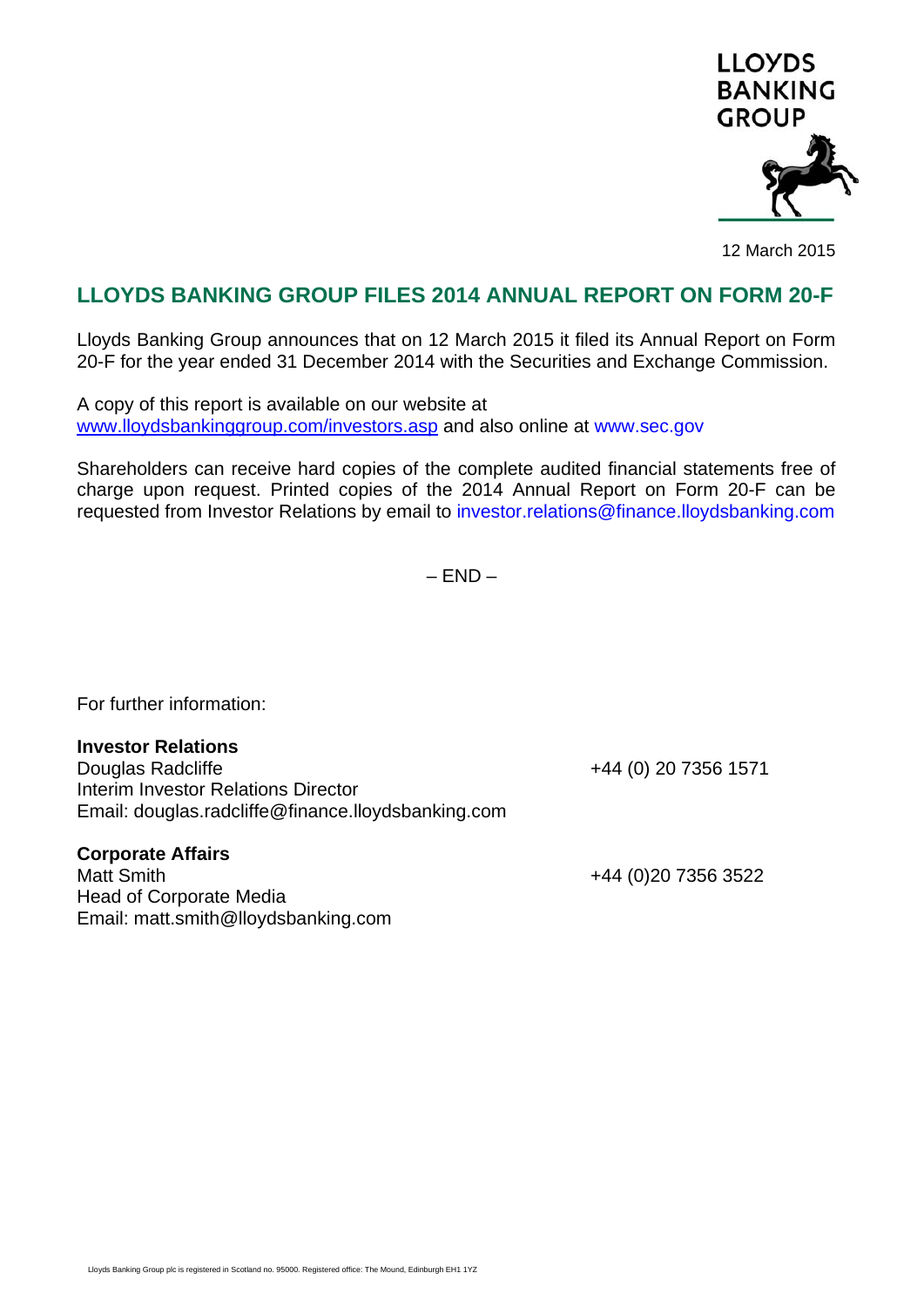## **FORWARD LOOKING STATEMENTS**

This Annual Report contains certain forward looking statements with respect to the business, strategy and plans of the Lloyds Banking Group and its current goals and expectations relating to its future financial condition and performance. Statements that are not historical facts, including statements about the Lloyds Banking Group or its directors' and/or management's beliefs and expectations, are forward looking statements. Words such as 'believes', 'anticipates', 'estimates', 'expects', 'intends', 'aims', 'potential', 'will', 'would', 'could', 'considered', 'likely', 'estimate' and variations of these words and similar future or conditional expressions are intended to identify forward looking statements but are not the exclusive means of identifying such statements. By their nature, forward looking statements involve risk and uncertainty because they relate to events and depend upon circumstances that will or may occur in the future.

Examples of such forward looking statements include, but are not limited to: projections or expectations of the Group's future financial position including profit attributable to shareholders, provisions, economic profit, dividends, capital structure, expenditures or any other financial items or ratios; statements of plans, objectives or goals of the Group or its management including in respect of certain synergy targets; statements about the future business and economic environments in the United Kingdom (UK) and elsewhere including, but not limited to, future trends in interest rates, foreign exchange rates, credit and equity market levels and demographic developments; statements about competition, regulation, disposals and consolidation or technological developments in the financial services industry; and statements of assumptions underlying such statements.

Factors that could cause actual business, strategy, plans and/or results to differ materially from the plans, objectives, expectations, estimates and intentions expressed in such forward looking statements made by the Group or on its behalf include, but are not limited to: general economic and business conditions in the UK and internationally; inflation, deflation, interest rates and policies of the Bank of England, the European Central Bank and other G8 central banks; fluctuations in exchange rates, stock markets and currencies; the ability to access sufficient funding to meet the Group's liquidity needs; changes to the Group's credit ratings; the ability to derive cost savings and other benefits including, without limitation, as a result of the Group's Simplification Programme; changing demographic developments including mortality and changing customer behaviour including consumer spending, saving and borrowing habits; changes in customer preferences; changes to borrower or counterparty credit quality; instability in the global financial markets, including Eurozone instability and the impact of any sovereign credit rating downgrade or other sovereign financial issues; technological changes and risks to cyber security; natural and other disasters, adverse weather and similar contingencies outside the Group's control; inadequate or failed internal or external processes, people and systems; acts of war, other acts of hostility, terrorist acts and responses to those acts, geopolitical, pandemic or other such events; changes in laws, regulations, taxation, accounting standards or practices including as a result of further Scottish devolution; changes to regulatory capital or liquidity requirements and similar contingencies outside the Group's control; the policies and actions of governmental or regulatory authorities in the UK, the European Union (EU), the US or elsewhere including the implementation of key legislation and regulation; the implementation of the draft EU crisis management framework directive and banking reform, following the recommendations made by the Independent Commission on Banking; the ability to attract and retain senior management and other employees; requirements or limitations imposed on the Group as a result of HM Treasury's investment in the Group; actions or omissions by the Group's directors, management or employees including industrial action; changes to the Group's post-retirement defined benefit scheme obligations; the ability to complete satisfactorily the disposal of certain assets as part of the Group's EU State Aid obligations; the provision of banking operations services to TSB Banking Group plc; the extent of any future impairment charges or write-downs caused by, but not limited to, depressed asset valuations, market disruptions and illiquid markets; market related trends and developments; exposure to regulatory or competition scrutiny, legal proceedings, regulatory or competition investigations or complaints; changes in competition and pricing environments; the inability to hedge certain risks economically; the adequacy of loss reserves; the actions of competitors,